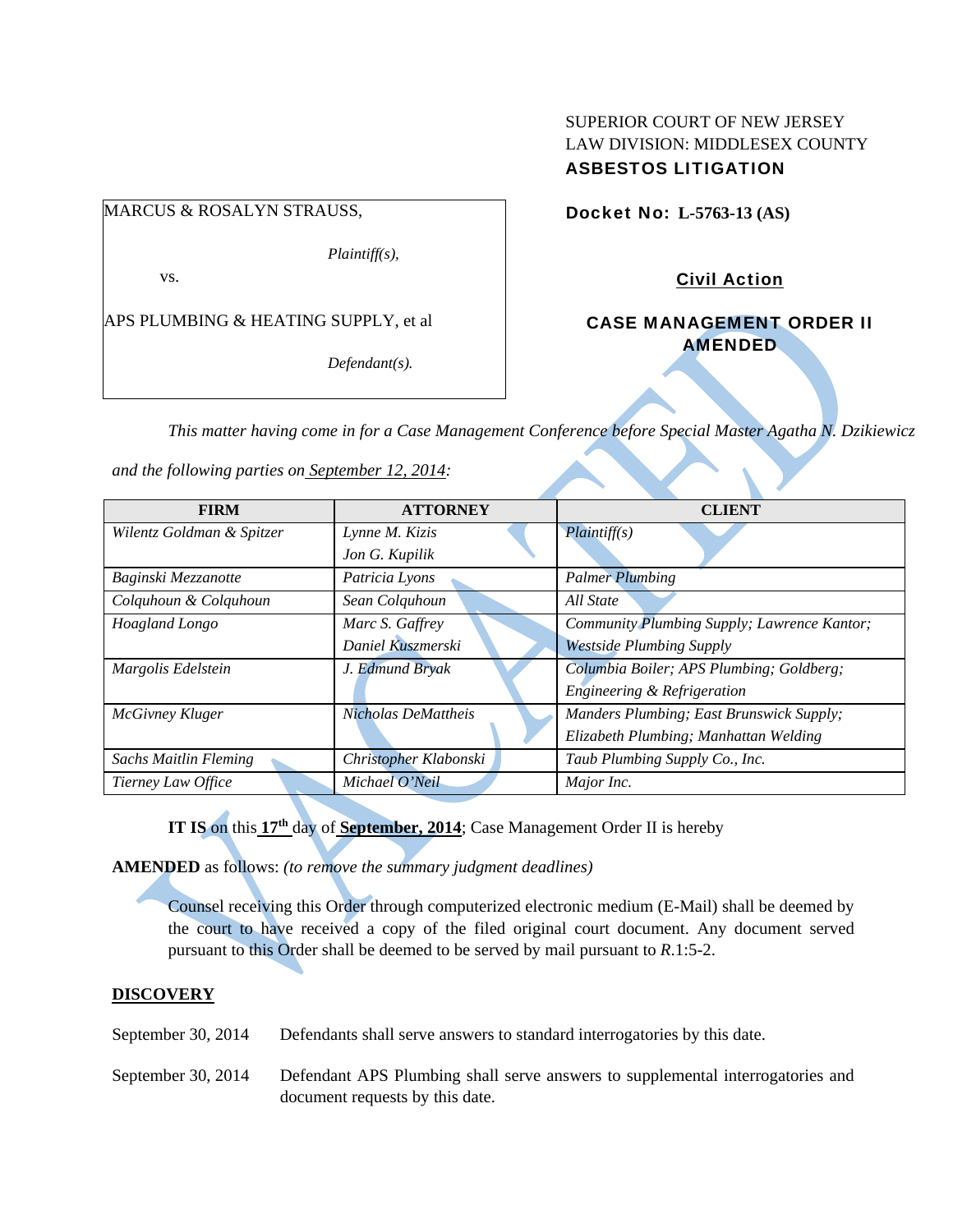- December 31, 2014 Fact discovery, including depositions, shall be completed by this date. Plaintiff's counsel shall contact the Special Master within one week of this deadline if all fact discovery is not completed.
- December 31, 2014 Depositions of corporate representatives shall be completed by this date.

## **EARLY SETTLEMENT**

- September 30, 2014 Settlement demands shall be served on all counsel and the Special Master by this date.
- October 31, 2014 @ 10:00am Early settlement conference. All defense counsel shall appear with authority to negotiate settlement and have a representative authorized to negotiate settlement available by phone. Any request to be excused from the settlement conference shall be made to the Special Master no later than 4:00pm of the day prior to the conference.

#### **MEDICAL DEFENSE**

- December 31, 2014 Plaintiff shall serve medical expert reports by this date.
- December 31, 2014 Plaintiff is to arrange for the transfer of pathology specimens and x-rays, if any, by this date to Hoagland Longo.
- March 31, 2015 Defendants shall identify its medical experts and serve medical expert reports, if any, by this date. **In addition, defendants shall notify plaintiff's counsel (as well as all counsel of record) of a joinder in an expert medical defense by this date.**

## **LIABILITY EXPERT REPORTS**

- March 31, 2015 Plaintiff shall identify its liability experts and serve liability expert reports or a certified expert statement by this date or waive any opportunity to rely on liability expert testimony.
- April 30, 2015 Defendants shall identify its liability experts and serve liability expert reports, if any, by this date or waive any opportunity to rely on liability expert testimony.

# **ECONOMIST EXPERT REPORTS**

- March 31, 2015 Plaintiff shall identify its expert economists and serve expert economist report(s), if any, by this date or waive any opportunity to rely on economic expert testimony.
- April 30, 2015 Defendants shall identify its expert economists and serve expert economist report(s), if any, by this date or waive any opportunity to rely on economic expert testimony.

#### **EXPERT DEPOSITIONS**

May 15, 2015 Expert depositions shall be completed by this date. To the extent that plaintiff and defendant generic experts have been deposed before, the parties seeking that

\_\_\_\_\_\_\_\_\_\_\_\_\_\_\_\_\_\_\_\_\_\_\_\_\_\_\_\_\_\_\_\_\_\_\_\_\_\_\_\_\_\_\_\_\_\_\_\_\_\_\_\_\_\_\_\_\_\_\_\_\_\_\_\_\_\_\_\_\_\_\_\_\_\_\_\_\_\_\_\_\_\_\_\_\_\_\_\_\_\_\_\_\_\_\_\_\_\_\_\_\_\_\_\_\_\_\_\_\_\_